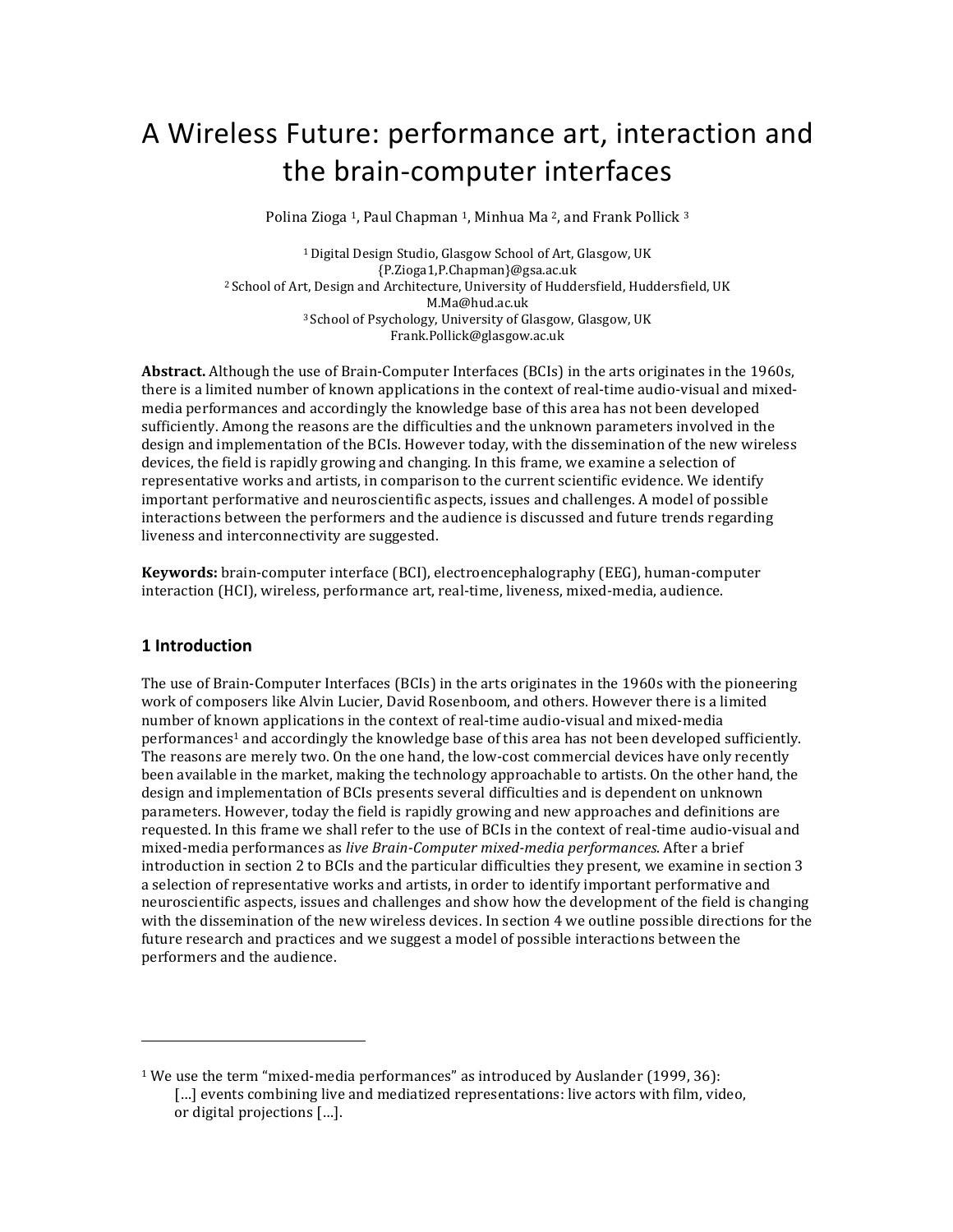# **2 Brain-Computer Interfaces: limitations, difficulties and unknown parameters**

Wolpaw and Wolpaw  $(2012, 3-12)$  defined a BCI as:

[...] a system that measures CNS [Central Nervous System] activity and converts it into artificial output that replaces, restores, enhances, supplements, or improves natural CNS output and thereby changes the ongoing interactions between the CNS and its external or internal environment.

Among the non-invasive techniques used for signal acquisition in BCIs, the most common is Electroencephalography (EEG). EEG, a technique that can be applied to humans repeatedly with no risk or limitation, is the recording of the electrical activity along the scalp, by measuring the voltage fluctuations resulting from the current flows (Teplan 2002, Niedermeyer and da Silva 2004). The recorded electrical activity is then categorized in rhythmic activity frequency bands<sup>2</sup>, which are associated to different brain- and cognitive- states. EEG is a very effective technique for measuring changes in the brain-activity with accuracy of milliseconds. However, one of its technical limitations is the low spatial resolution, as compared to other brain imaging techniques, like fMRI (functional Magnetic Resonance Imaging), meaning that it has low accuracy in identifying the region of the brain being activated.

At the same time the design and implementation of the BCIs presents additional difficulties and is dependent on many factors and unknown parameters, such as the brain anatomy of the person wearing each time the device, the task/s being executed, the type of sensors used, the location of the sensors which might be differentiated even slightly during each session, and the ratio of noise and non-brain artifacts to the actual brain signal being recorded. More specifically among the non-brain artifacts are included the "internally generated", such as the EMG (electromyographic) deriving from the neck and face muscles, the eye movements, but also the heart activity, and the "externally generated" like spikes from equipment, cable sway and thermal noise (Swartz Center of Computational Neuroscience, University of California San Diego 2012).

In recent years, with the accelerating advances in neuroscience and biomedical engineering research, new low-cost devices which use wet or dry sensors have been developed. Neurosky introduced in 2007, the first wireless device, which was also the first device with a dry sensor that did not require the application of a conductive gel, nor skin preparation. In 2009, Emotiv launched two wireless devices, the EPOC and the EEG neuroheadset, with 14 wet sensors plus 2 references. At the same time, alongside with the companies building new wireless interfaces, a community of developers and engineers working on DIY (do it yourself) devices has also emerged, such as the OpenEEG project (OpenEEG project 2014), which is a relatively well-known community amongst artists and creative practitioners. This way and within only a few years, the EEG technology has been made more approachable and easy-to use and therefore the applications in the arts have radically increased and the practices have changed. As we will discuss further on, the new wireless devices help the artists to overcome important constraints, but at the same time they also present new challenges.

 

<sup>&</sup>lt;sup>2</sup> The EEG rhythmic activity frequency bands are delta (<4Hz), theta (4-7Hz), alpha (8-13Hz), beta  $(14-30Hz)$ , and gamma  $(30-100Hz)$ .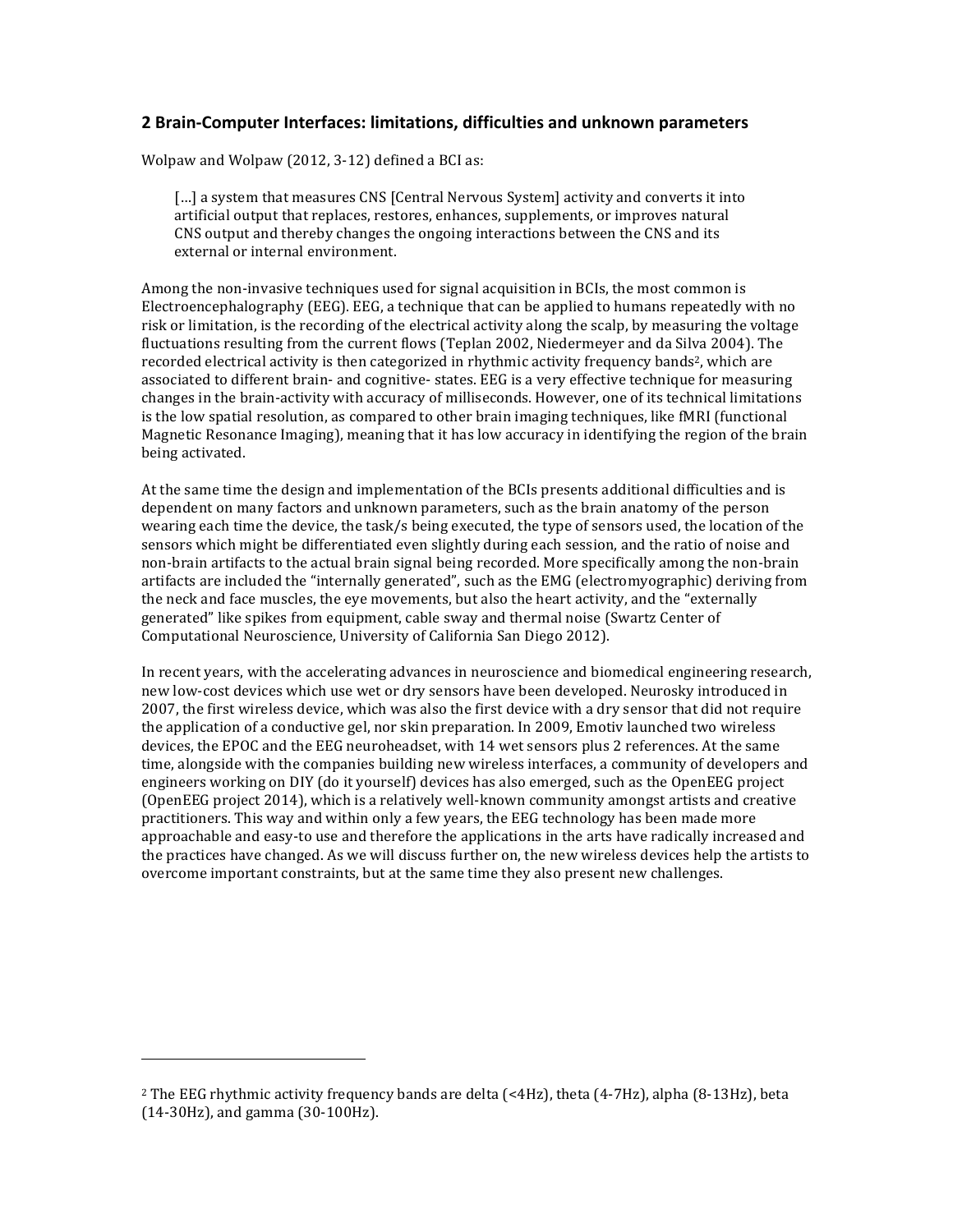# **3** The use of BCIs in real-time audio-visual and mixed-media performances: **neuroscientific and performative challenges**

## **3.1 Kinesiology, facial expression and noise**

Since the first works with the use of BCIs, performers have encountered considerable limitations to their kinesiology and even their facial expression; either in cases they use wired devices and electrodes, and/or because of the contamination of the EEG-data with noise and non-brain artifacts from the cranial and body muscles. A well-known example is *Music For Solo Performer* (1965) by Alvin Lucier, which is considered the first real-time performance using EEG. In this work, the performer has two electrodes attached to his forehead, while he seats almost without moving on a chair, opening and closing slowly his eyes, thus controlling the effect of the visual stimuli on his brain-activity and consequently the alpha rhythmic activity frequency band, which is associated with a brain-state of relaxation. The electrodes are connected via an amplifier to a set of speakers, who transmit the electrical signal and vibrate percussion instruments placed around the performance space (Ashley 1975).

Another example is *INsideOUT* (2009) by Claudia Robles Angel, in which she uses an open source EEG interface from Olimex, consisting of one analogue and one digital board, connected to a computer. Two electrodes, one on her forehead and one on the back of her head, are connecting respectively the frontal lobe's activity with the sound output from the computer and the occipital lobe's activity with the video output. The sounds and images are projected on a screen and onto the performer. They are controlled by the values of the signals acquired via the electrodes and processed via the MAX/MSP software (Angel 2011). In one of her interviews, Angel mentions that with the EEG interface she could not move because it "is so sensitive that if you move you get values [noise] from other sources" (Lopes and Chippewa 2012). Today, the new wireless devices have provided the performers with greater kinetic and expressive freedom, while in some cases they also include filters and algorithmic interpretations which can be used to some extent for the real-time processing of the acquired data. However there are certain issues, which will be discussed more in detail in section 3.4.

## **3.2 Rhythmic activity frequency bands and cognitive states**

The limitations imposed in the performers' kinesiology and facial expression, like in the previously presented examples of works, have further implications and result in additional performative constraints, such as the inevitable focus in the control of only the relaxation state and the associated alpha rhythmic activity frequency band. For performers that are interested in using BCIs while engaging in more active situations and states of tension, like for example in works that involve intense kinesiology and speech, the use of wireless devices is indispensable. Consequently they are also enabled to consider all the different frequency bands, associated with a greater range of brainand cognitive-states. The EEG-data can be further processed and differentiated according to the tasks executed and in consistency with the dramaturgical conditions of the performance. In this way the use of the BCIs as a medium in live performances is enriched. Examples of such works are presented in the following sections.

#### **3.3** Spatial resolution and the head volume conduction effect

As we discussed in section 2, one of EEG's technical limitations is its low spatial resolution, which is also further influenced by the "head volume conduction effect" (He and Ding 2013), meaning that the recorded electrical signal is further blurred, as it passes through the different anatomical tissues of the head, before it reaches the scalp. The result of this phenomenon is that positioning the electrodes or sensors on different locations on the head cannot be easily associated with the activity of specific regions of the brain. In neuroscience research, in order to bypass this limitation, apart from the clinical grade systems that can use up to 256 electrodes, there are methods and tools, such as invasive BCIs, the complementary use of fMRI scans, as well as complex linear algebra mathematical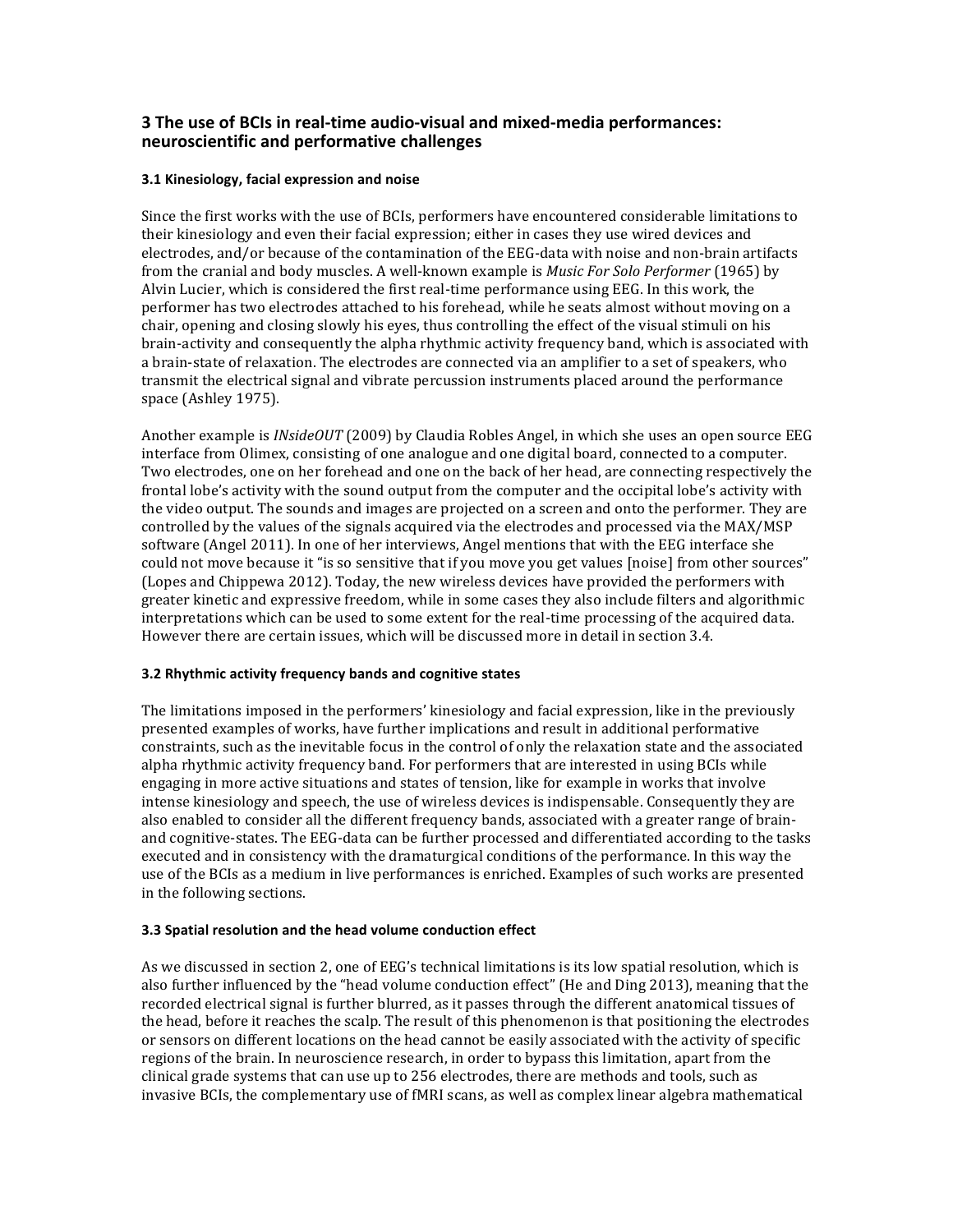modelling. However, these techniques are currently not applicable to artistic performances and especially in cases where low-cost interfaces are used with limited number of electrodes/sensors, either wireless or not. For this reason, either the artists should not rely the concept of their *live Brain-Computer mixed-media performances* on the localisation of the electrodes/sensors or they should consider applying a combination of pre-performance study and on-performance use of computational processing, which however is complex and therefore challenging.

#### **3.4 Raw EEG data versus "detection suites"**

The new low-cost wireless devices have not only given greater kinetic and expressive freedom to the performers, but with their accompanying user-friendly software, SDK (software development kit) licences and a variety of connectivity solutions, they have enabled artists to establish communication with different hardware and boards like Arduino, and software like Pure Data, MAX/MSP, Processing, Ableton Live and others, creating prototypes and playful applications. This easiness is largely achieved because these devices enable the real-time raw EEG data extraction, but at the same time they also include ready-made algorithmic interpretations and filters for feature extraction. For example the user can view and process/map data under categorizations such as "frustration" or "excitement", "meditation" or "relaxation", "engagement" or "concentration", which are differentiated amongst the different devices and manufactures.

For example, Adam John Williams with Alex Wakeman and Robert Wollner presented in 2013 a project, which uses an Emotiv EPOC headset in order to connect with and sent to a computer the participants' EEG data, converting them to:

[...] OpenSound Control messages, which were sent to a Mac where Max MSP used the data to adjust the rules of a generative music engine. Tempo and sync information were then packed along with the original EEG messages and transmitted to the Raspberry Pi upon which the visuals were generated. (Williams 2013).

As it is shown in the video documentation, the software processes different inputs titled as "Bored/Engaged", "Excited", "Excited LT", "Meditation" and "Frustration", which are associated with the Emotiv's "detection suites" (Emotiv 2014).

Lisa Park in her work *Eunoia* (2013), a Greek word meaning goodwill and beautiful thinking, reinterprets in a way Alvin Lucier's *Music for Solo Performer* (1965) by using Neurosky's Mindwave wireless device, monitoring her brain-wave activity and processing the EEG-data categorized in different rhythmic activity frequency bands, but also states, such as "Attention" and "Meditation". These data and the corresponding values are amplified and transmitted through five speakers, positioned underneath equal number of round metal plates, filled with water, and associated according to the artist with the emotions of "happiness", "anger", "sadness", "hatred", and "desire". The speakers vibrate the metal plates and "varieties of water forms" are created (Park 2013).

Although the use of the aforementioned "detection suites" serves in the artists' hands as ready-made tools for the creation of inspiring and imaginative works, there are two facts that we should bear in mind. On the one hand the algorithms and methodology upon which the interpretation and feature extraction of the brain's activity is made are not published by the manufactures. On the other hand the published neuro-science research in the field of emotion recognition via the use of EEG data is fairly new. Thus, the use of these "detections" of emotional states should not necessarily be regarded as accurate and therefore the creative results may not be consistent to the artists' original intentions.

An example in the direction of scientifically established use of emotion interpretation via EEG in the arts, comes from the field of computer music research. For their under development performance piece *The Space Between Us*, Eaton, Jin, and Miranda (2014) describe the measurement and mapping of valence and arousal levels within EEG, for which there are different known methods with well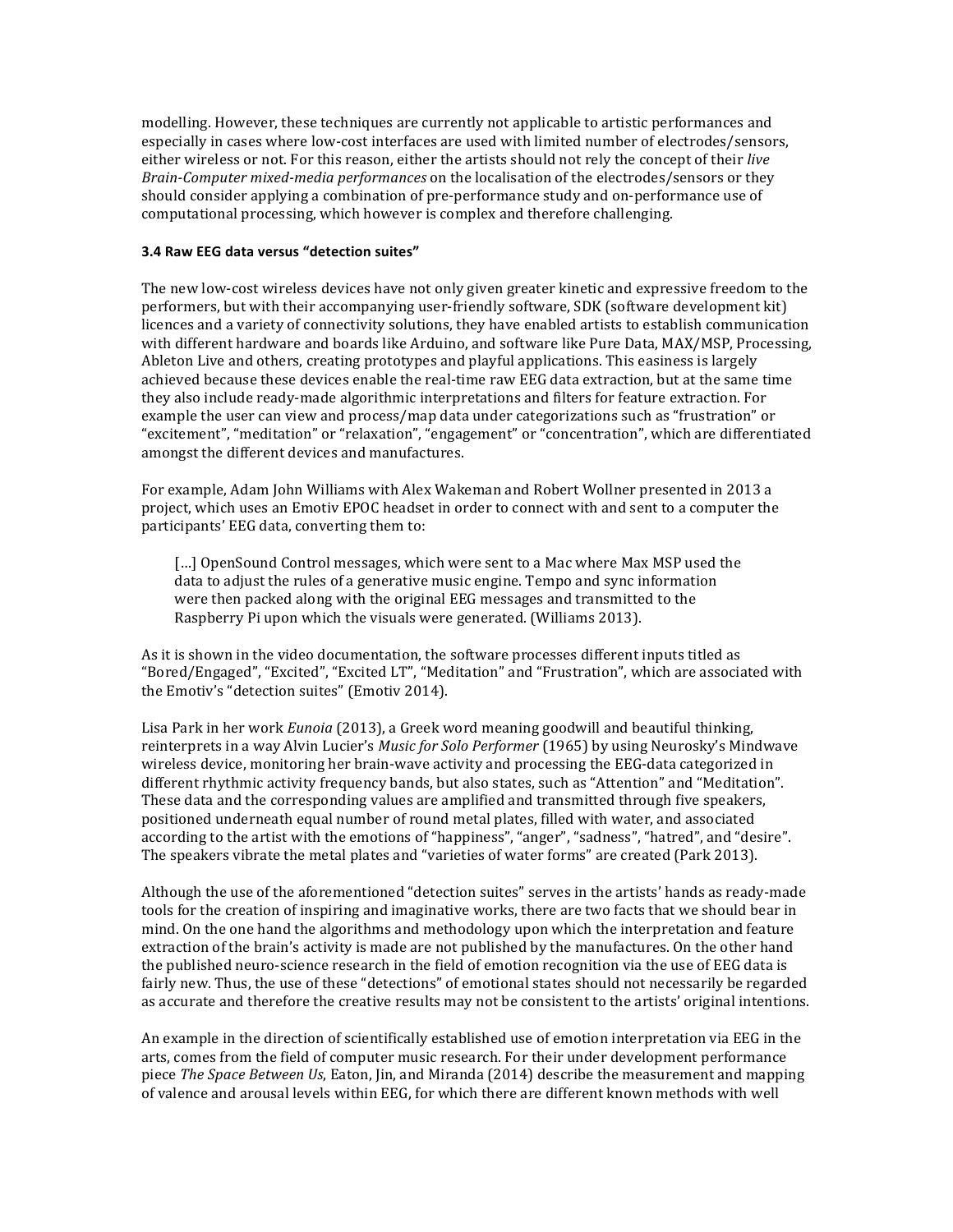documented results. Similar approaches can contribute to a new system of validation and evaluation, enabling further advancements in the field.

#### **3.5 Coherence, synchronicity and interaction with multiple participants**

One of the most cited works, Mariko Mori's *Wave UFO* (2003) is an immersive video installation, where computer-generated graphics are combined with the "real-time interpretation of three participants' alpha, beta, and theta brain-waves" (Mori, Kunsthaus Bregenz, and Schneider 2003). The participants are wearing EEG devices with three electrodes/sensors attached to their foreheads, recording the frequencies of their brains' right and left hemispheres. According to which frequency is showing higher activity, projected animated spheres on the ceiling (one for each participant's hemisphere) take a different/associated colour (red for beta band, blue for alpha and yellow for theta). At the same time is also animated each participant's brain coherence with a second pair of smaller spheres, the "Coherence Spheres". By coherence the artist refers to the phenomenon of synchronicity of the alpha-wave activity between the two brain's hemispheres (Mori, Kunsthaus Bregenz, and Schneider 2003). When this is achieved, the "Coherence Spheres" are joining together. If all the participants reach this state, then a circle is created, as a scientific and visualization approach to the artist's idea of connectivity. Coherence in Mariko Mori's work also serves as an example of a real-time interaction between the brain activity of multiple participants and the visualisation of the brain-data as a form of physicalization, which is the process of rendering physical the abstract information through either graphical representation and visual interpretation or sonification (Tanaka 2012).

More recently, the Marina Abramovic Institute Science Chamber and neuroscientist Dr. Suzanne Dikker have been collaborating in a series of projects, like *Measuring the Magic of Mutual Gaze* (2011), *The Compatibility Racer* (2012) and *The Mutual Wave Machine* (2013), which explore "moments of synchrony" of the brain-activity between two participants, when they interact by gazing at each other (Dikker 2014). As Dikker explains by "moments of synchrony" are meant points in time when the two participants present the same predominant brain-activity (Marina Abramovic Institute 2014). Could we expect to see in the future *live Brain-Computer mixed-media performances* where an interaction between the performer/s' and the audience's brain activity, jointly contribute to the final creative output/result? In this case what kind of new connections and cognitive issues might emerge?

# **4 Towards the future**

## **4.1 Liveness and interaction with the audience**

In real-time audio-visual and mixed-media performances, from experimental underground acts to multi dollar music concerts touring around the world in big arenas, liveness is a key element. In the case of performers using laptops and operating software, the demonstration of liveness to the audience is a challenge approached in various ways. The Erasers (2013) for example, transform the stage into a kind of audio-visual laboratory, where the creative process and the different techniques they use to produce moving images and sound, as well as the final outcome are immediately visible to the audience. Other performers use two projections, with one of them showing their computers' desktops and the other one showing the visual output/result. A similar approach is also live coding, a programming practice disseminated in contemporary music improvisational performances.

In the field of *live Brain-Computer mixed-media performances*, the members of PULSE4ART group, awarded in *Errors Allowed Mediterranea 16 Young Artists Biennial* (2013), have mentioned that in their 2014 new project they will engage the audience by having them wear the headsets and contributing their EEG data to the performance, much like the way it was realised in their 2013 project *ALPHA* (Pulse 4 Arts and Oullier 2014). The project is an improvisation-based performance with live music, live visuals and the brain-activity of two dancers wearing two EPOC headsets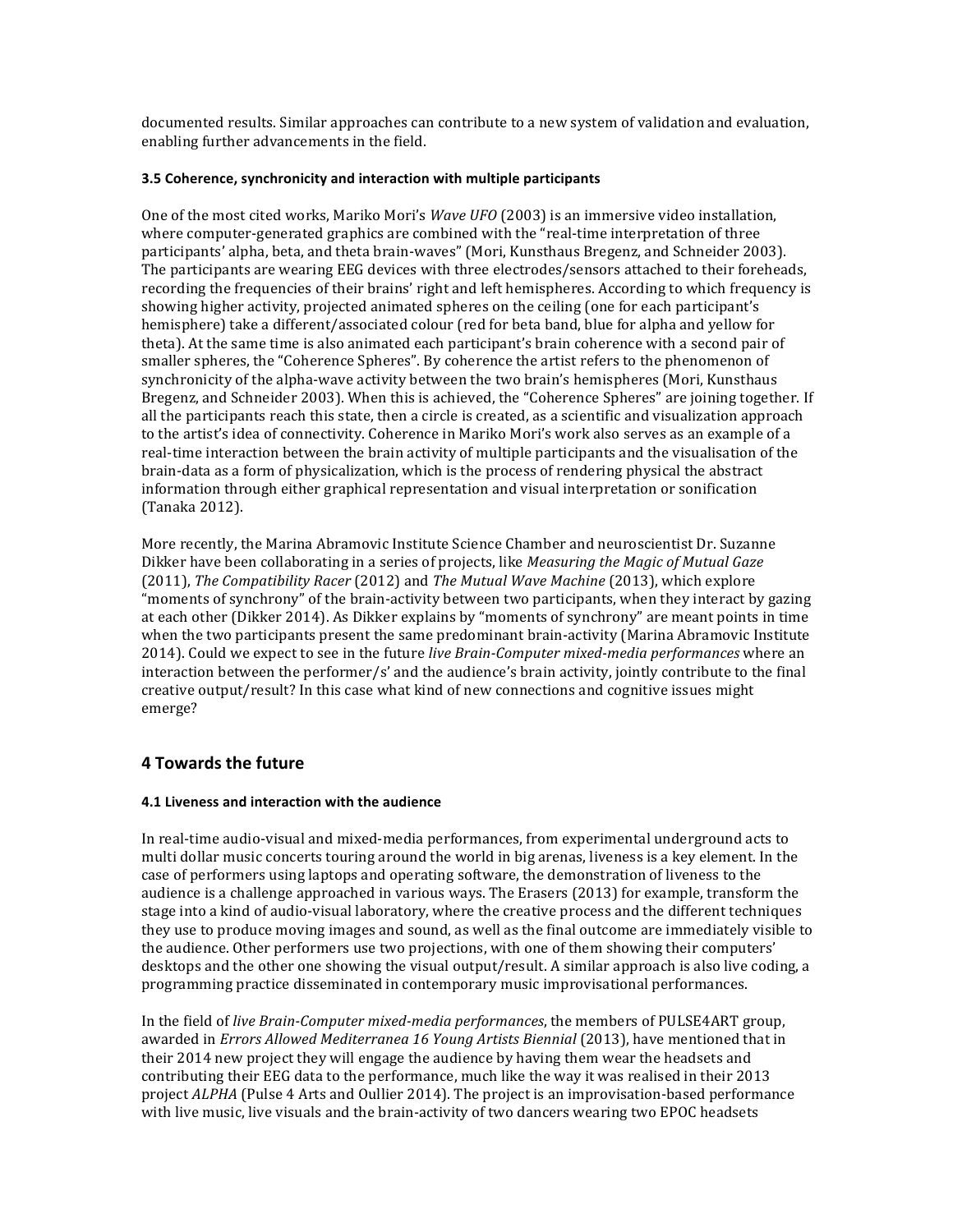extracted and mapped real-time to projected moving images (Association Bjcem 2013). Also Lisa Park, in her demo video for her upcoming performance *Eudaimonia*, a Greek word meaning bliss, presents the idea of an installation with the collaboration of eight to ten participants wearing portable BCI devices. As in her 2013 performance, discussed in section 3.4, the brain-activity of the participants will be physicalised as sound-waves, played by speakers placed underneath a shallow pool of water, vibrating and creating "corresponding ripples and droplets" on the surface (Park 2014).

From these and other examples a question deriving is: what might be a model for interaction between the performer/s' and the audience's brain-activity in the context of a *live Brain-Computer mixed-media performance* and how could liveness be presented to the audience? A proposal for such a model is presented in Figure 1, which demonstrates the collective participation and co-creation of the mediatized elements of the performance. According to the model, the audience is made aware of the liveness of the performance by realising the interaction taking place among its EEG activity, the audio and visual outputs and finally the performers themselves.



Fig. 1. A model of interactions between the performer/s and the audience in live Brain-Computer mixed-media *performances*

#### **4.2 Interconnectivity**

As the research and development of applications are advancing, new possibilities are emerging for the BCIs to connect with other devices, and ultimately the World Wide Web. The idea of using technology, sensors and computers to connect the human body to the Internet is not new in the arts. Stelarc, a performance artist using biotechnology, robotics, virtual reality systems and the Internet, probes and acoustically amplifies his own body (Stelarc 2014). During the *Telepolis* event that took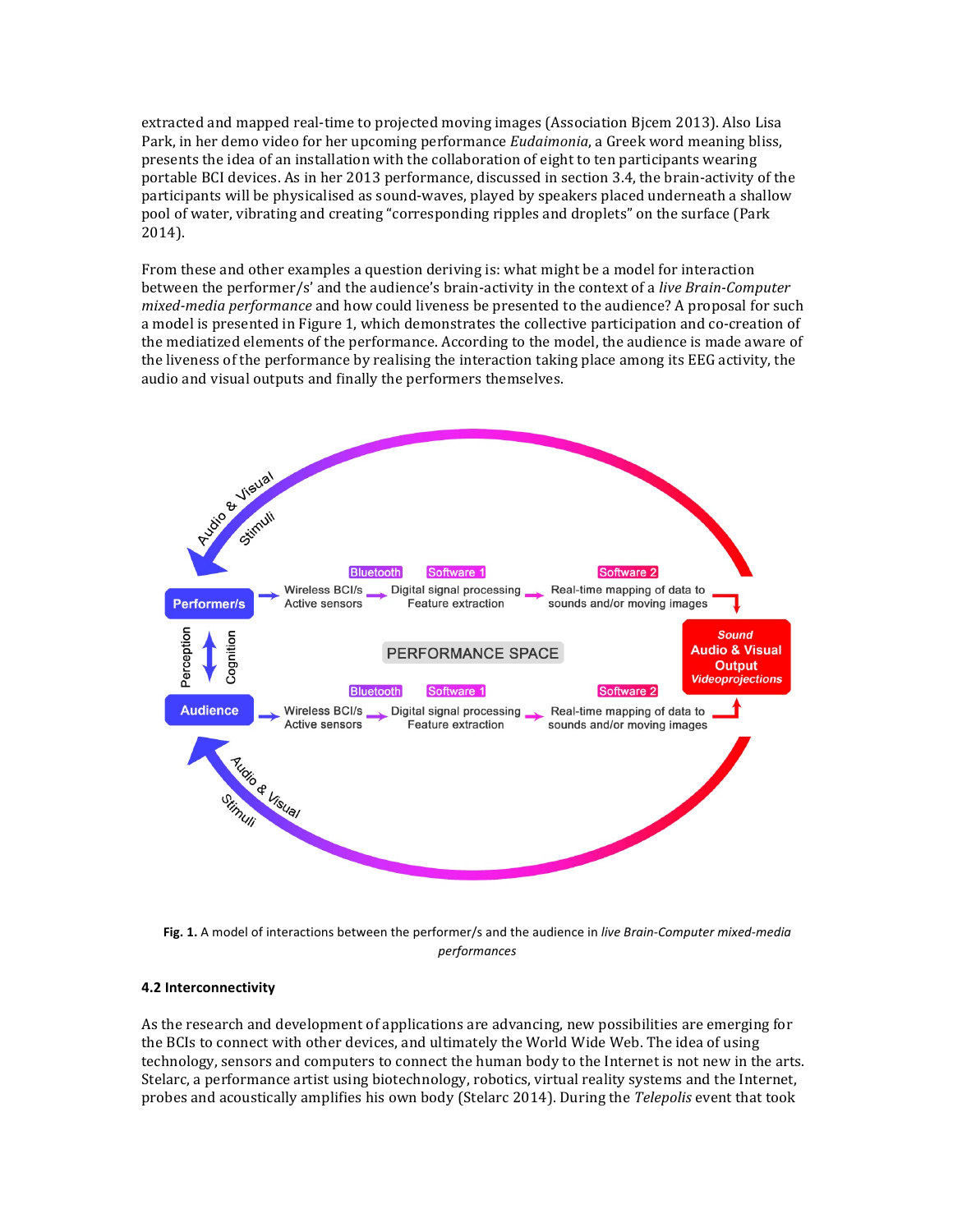place in November 1995, a series of sensors were attached to different parts of his body, connected to a computer with a "touch screen interface & muscle stimulation circuitry", and via the computer to the World Wide Web (Smith 2005). Through a "performance website" the audience remotely viewed, accessed, and actuated the body by clicking/sending commands to the computer interface located together with Stelarc at the performance site. The result was causing the body to move involuntary (Stelarc 1995).

In August 2013 Rao and Stocco conducted in the University of Washington the pilot study *Direct Brain-to-Brain Interface in Humans*. In the published research report is described the first brain-tobrain interface between two humans, which transits EEG signals recorded from the one participant to the second over the internet (Rao et al. 2014). In August 2014 Grau et al. published the results of a series of experiments with established "internet-mediated B2B [Brain to Brain] communication by combining a BCI [...] with a CBI [Computer-Brain Interface]". Of course the Brain to Brain re-search is a newly-born scientific breakthrough and therefore currently far from being applicable in the arts. However, the use of EEG data transferred via the internet is a reality and it is only a matter of time to witness similar applications in the context of *live Brain-Computer mixed-media performances*, the practices and theories of interconnectivity.

## **5 Conclusions**

There is no doubt that the new wireless devices are not only the future, but already the present in the field of *live Brain-Computer mixed-media performances*. Artists are not only enabled with the new EEG technologies to use their own brain in their creative practices in the most direct way made so far possible, but they are also given a new freedom of access, interpretation, communication, interaction, and the ability to investigate new performative patterns.

The presented and discussed artists and their work is only a sample of the continuously increasing number of imaginative applications, creative and playful ideas that have emerged within only a few years. The new wireless devices help performers to overcome the so far dominant constraints, providing them with greater kinetic and expressive freedom, but at the same time they also present new challenges. By taking into account both the advantages and disadvantages, the opportunities and limitations of the technology, in comparison with the current scientific research and methodologies, artists can enrich their practices in a meaningful and consistent to the medium way. They will be able to contribute to the advancement of the field and the creation of a greater and more validated area of investigation in discourse with other relevant practices. We expect in the near future much progress and new aesthetic experiences intersecting and transcending the boundaries of performance and new media art, experimental psychology, computational neuroscience, and modern brain-computer interface design.

#### **References**

- **Angel, Claudia Robles.** "Creating Interactive Multimedia Works with Bio-data" in *NIME* '11 *International Conference on New Interfaces for Musical Expression*. Oslo: NIME '11, 30 May - 1 June, 2011, 421-424.
- Ashley, Robert. "Music with Roots in the Aether Alvin Lucier (1975)". UbuWeb video, 121:35. Accessed April 19, 2014.

http://ubu.com/film/aether\_lucier.html.

**Association Bjcem.** *ERRORS ALLOWED MEDITERRANEA 16 YOUNG ARTISTS BIENNIAL ANCONA*  2013. Macerata: Ouodlibet srl. 2013.

Auslander, Philip. *Liveness: Performance in mediatized culture*. New York: Routledge, 1999.

Dikker, Suzanne. "REAL-TIME INTERACTIVE BRAIN INSTALLATIONS". Last Modified September 2014. Accessed October 19, 2014.

https://files.nyu.edu/sd1083/public/art.html.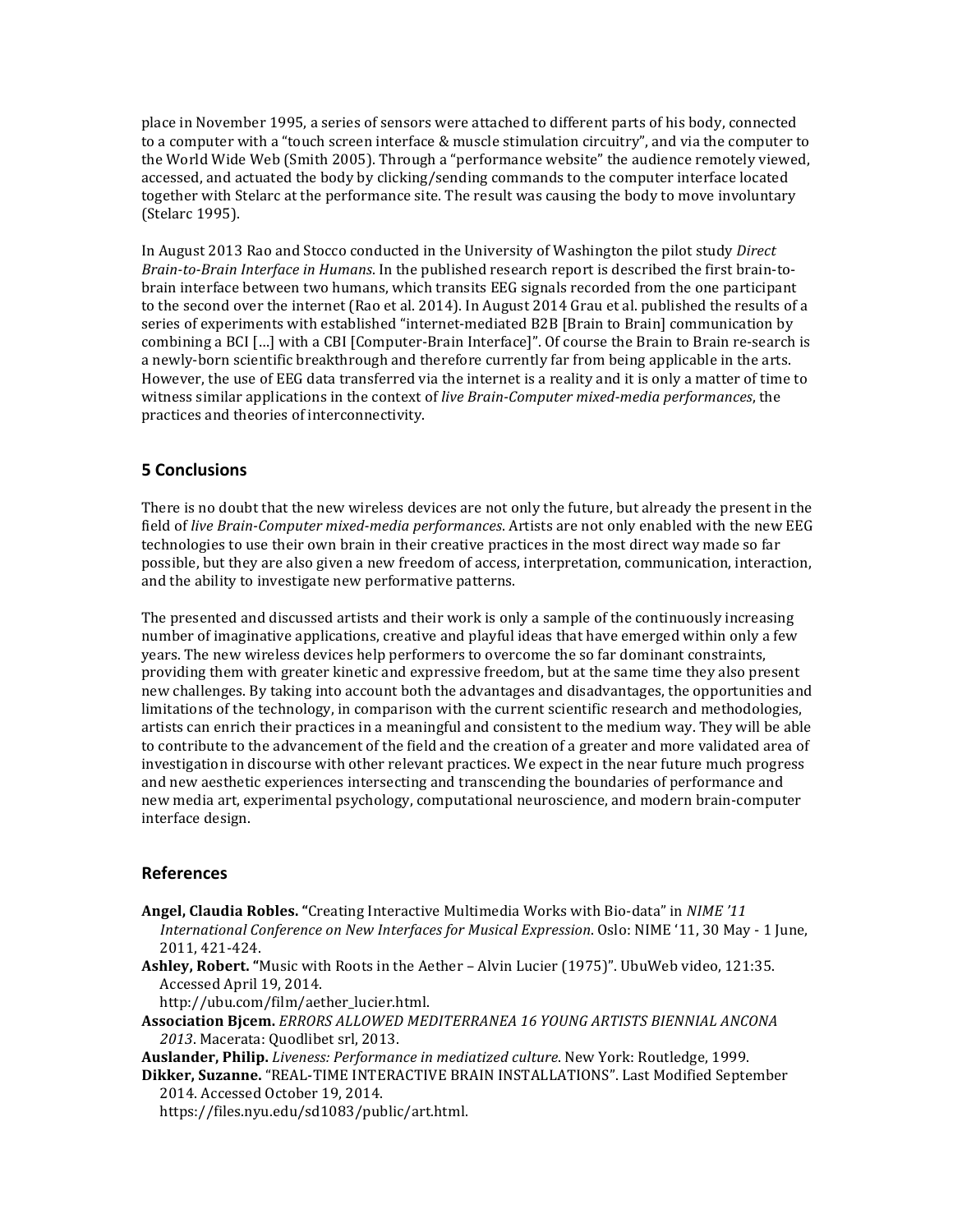**Eaton, Joel, Jin, Weiwei, and Miranda, Eduardo.** "The Space Between Us: A Live Performance with Musical Score Generated via Affective Correlates Measured in EEG of One Performer and an Audience Member" in *NIME'14 International Conference on New Interfaces for Musical Expression.* London: NIME '14, June 30 - July 03, 2014, 593-596.

**Emotiv.** "Emotiv eStore". Accessed October 20, 2014.

http://emotiv.com/store/compare.

**Grau, Carles, Ginhoux, Romuald, Riera, Alejandro, Nguyen ,Thanh Lam, Chauvat Hubert, Berg, Michel, Amengual, Julia L., Pascual-Leone, Alvaro, Ruffini, Giulio. "Conscious Brain-to-Brain** Communication in Humans Using Non-Invasive Technologies". *PLoS ONE* 9(8) (2014): e105225. Accessed October21, 2014. doi:10.1371/journal.pone.0105225.

**He, Bin and Ding, Lei.** "Electrophysiological Mapping and Neuroimaging". In: *Neural Engineering*, edited by Bin He. New York: Springer Science+Business Media, 2013.

Lopes, Pedro and Chippewa, Jef. "Performing Biological Bodies An open conversation with Marco Donnarumma, Claudia Robles and Peter Kirn at Body Controlled #4 (Berlin, 11-15 July 2012)". *eContact!* 14.2 — Biotechnological Performance Practice / Pratiques de performance biotechnologique (July / juillet 2012). Montréal: Communauté électroacoustique canadienne / Canadian Electroacoustic Community. Accessed March 25, 2014. http://cec.sonus.ca/econtact/14\_2/lopes\_bc4-interview.html.

**Marina Abramovic Institute. "Out of the Lab". Accessed October 19, 2014.** http://www.immaterial.org/content/2014/6/9/out-of-the-lab.

Mori, Mariko, Kunsthaus Bregenz, and Schneider, Eckhard. *Mariko Mori: wave UFO*. Köln: Verlag der Buchhandlung Walther König, 2003.

Niedermeyer, Ernst and da Silva, Fernando Lopes. *Electroencephalography: Basic Principles*, *Clinical Applications, and Related Fields.* Philadelphia ; London: Lippincot Williams & Wilkins, 2004.

**OpenEEG** project. "Welcome to the OpenEEG project". Accessed April 22, 2014. http://openeeg.sourceforge.net/doc/index.html.

Park, Lisa. "Eunoia". 2013. Accessed October 19, 2014. http://www.thelisapark.com/#/eunoia.

Park, Lisa. "eunoia (about the process)". Vimeo video, 05:33. Posted by "Lisa Park", 2013. Accessed October 19, 2014.

https://vimeo.com/67935519.

Park, Lisa. "Eudaimonia". Vimeo video, 02:23. Posted by "Lisa Park", 2014. Accessed October 19, 2014.

https://vimeo.com/85057000.

**Pulse 4 Arts and Oullier, Olivier.** "Interview: Pulse 4 Arts & Olivier Oullier talk about The Neuromix and their projects for 2014". *La Nuit Magazine*, January 9, 2014. Accessed April 19, 2014. http://lanuitmagazine.com/2014/01/09/interview-pulse-4-arts-olivier-oullier-talk-about-theneuromix-and-their-projects-for-2014 (web page discontinued).

Rao, Rajesh P.N., Stocco, Andrea, Bryan, Mathew, Sarma, Devapratim, Youngquist, Tiffany M., **Wu, Joseph, and Prat, Chantel.** *A Direct Brain-to-Brain Interface in Humans*. University of Washington Computer Science and Engineering. Technical Report No. UW-CSE-14-07-01. July, 2014. Accessed October 22, 2014.

http://homes.cs.washington.edu/~rao/brain2brain/UW-CSE-14-07-01.PDF.pdf

**Smith, Marquard, ed.** *STELARC THE MONOGRAPH*. Cambridge: MIT Press, 2005.

**Stelarc.** "Fractal Flesh". 1995. Accessed April 22, 2014.

http://stelarc.va.com.au/projects/fractal/ffvid.html.

Stelarc. "BIOGRAPHY". Accessed October 20, 2014. http://stelarc.org/?catID=20239.

**Swartz Center of Computational Neuroscience, University of California San Diego.** "Introduction To Modern Brain-Computer Interface Design Wiki". Last modified June 10, 2014. Accessed September 24, 2014.

http://sccn.ucsd.edu/wiki/Introduction\_To\_Modern\_Brain-Computer\_Interface\_Design.